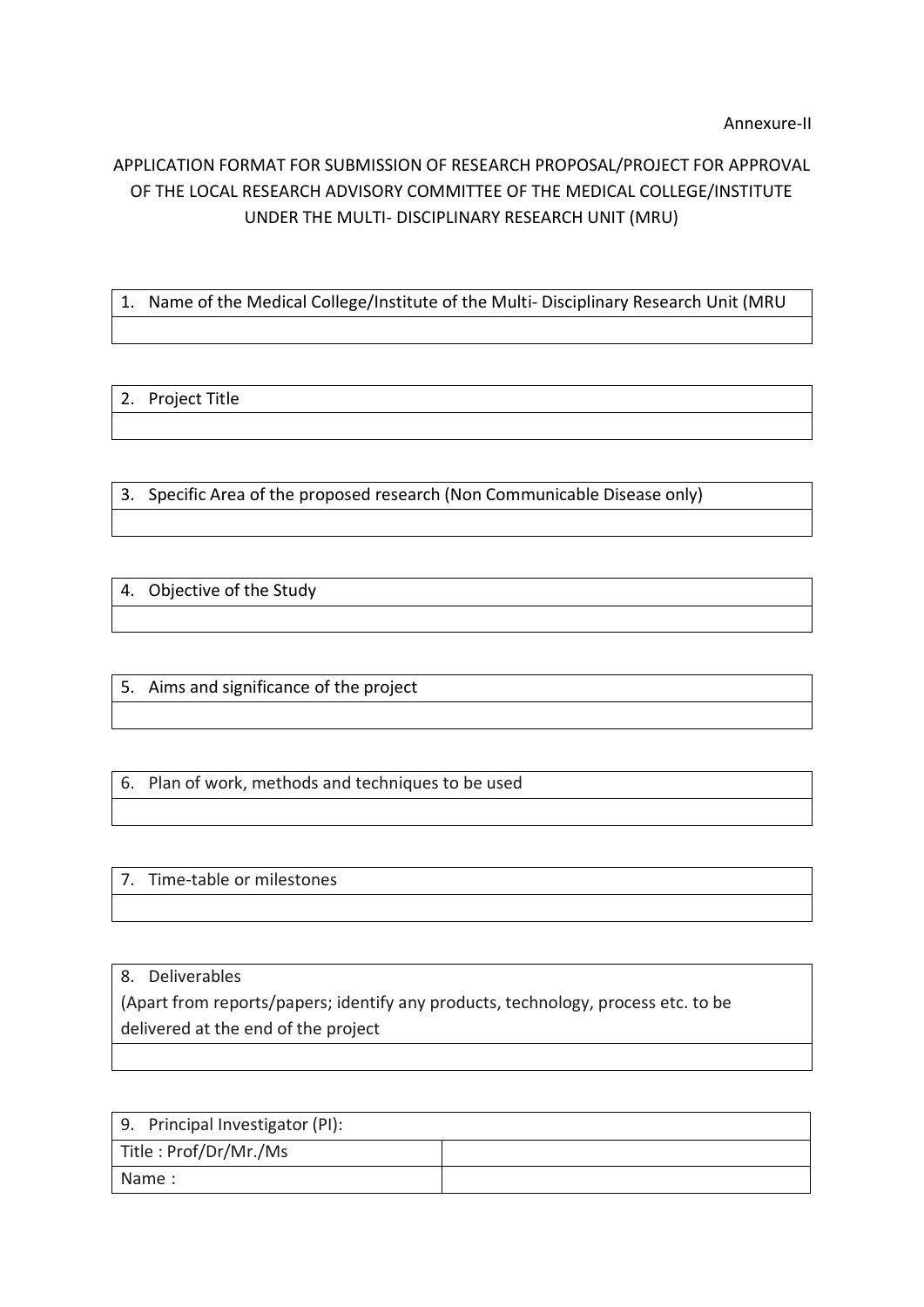| Sex:                                     |  |
|------------------------------------------|--|
| <b>Full Official Address</b>             |  |
| Mobile/Telephone                         |  |
| Fax E-mail                               |  |
| Position                                 |  |
| Date of birth                            |  |
| Highest Degree University/Institute Date |  |
| Total time to be devoted to project (in  |  |
| man months peryear)                      |  |

10. Other participants (give name, address, and highest qualification for each of the Co-Investigator) (CO-I)

11. Names and addresses of other research scientists actively engaged in the general area of the proposed research

12. List not more than 10 of your publications with full bibliographic details/ reports/ patents or other documents in the last 5 years:

| 13. Proposed budget (To be utilized from within the MRU budget): |                         |                      |          |
|------------------------------------------------------------------|-------------------------|----------------------|----------|
| <b>Budget items</b>                                              | Amount requested in Rs. |                      |          |
|                                                                  |                         |                      |          |
|                                                                  | 1 <sup>st</sup> Year    | 2 <sup>nd</sup> Year | 3rd Year |
|                                                                  |                         |                      |          |
| Contingency/Consumables, etc.                                    |                         |                      |          |
| (Broad details):                                                 |                         |                      |          |
|                                                                  |                         |                      |          |
| Any other:                                                       |                         |                      |          |
|                                                                  |                         |                      |          |
| Equipment (item wise)                                            |                         |                      |          |
|                                                                  |                         |                      |          |
|                                                                  |                         |                      |          |
|                                                                  |                         |                      |          |
|                                                                  |                         |                      |          |
|                                                                  |                         |                      |          |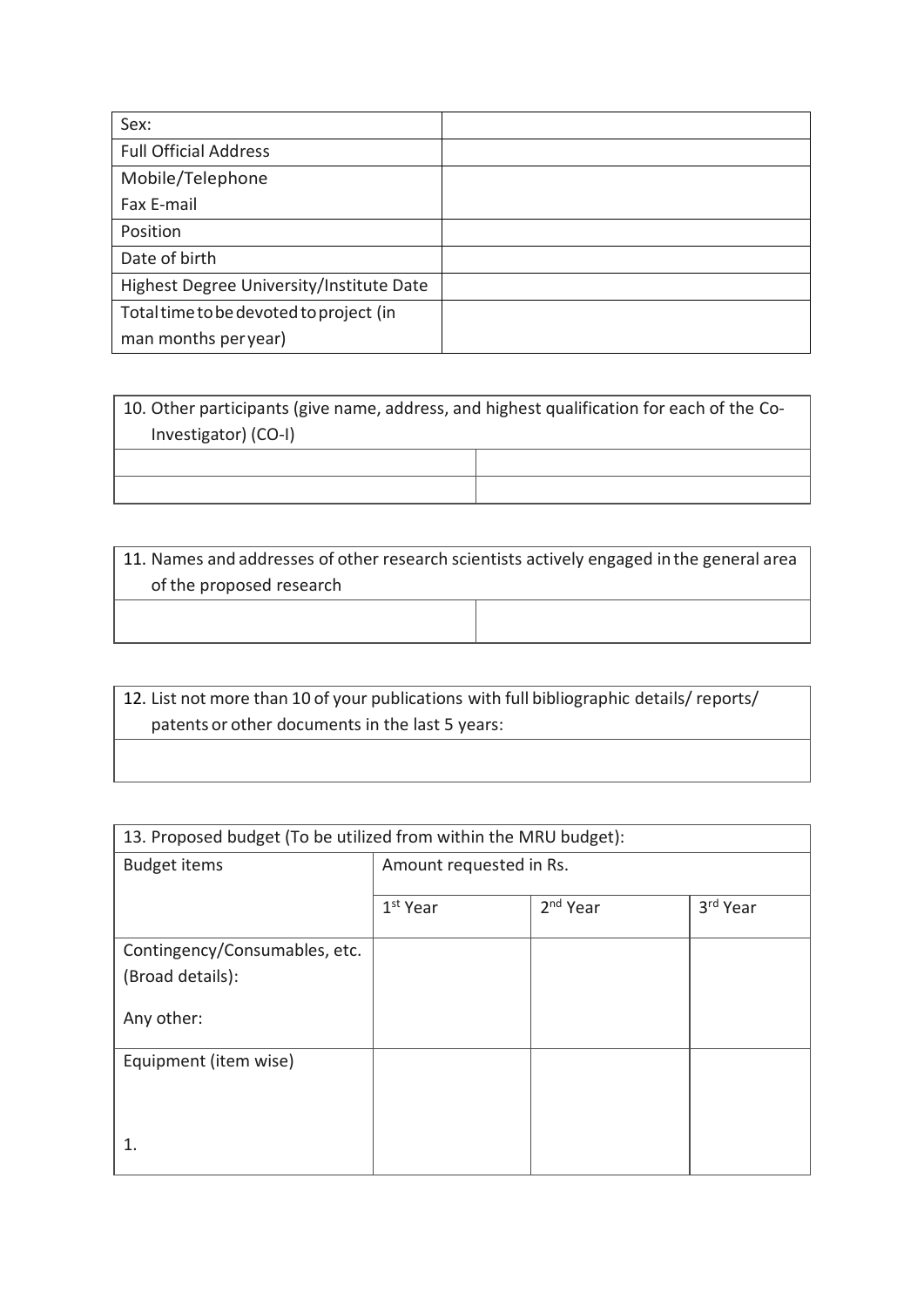| ำ            |  |  |
|--------------|--|--|
| <b>Total</b> |  |  |

| 14. Utilization of Available institutional facilities: |
|--------------------------------------------------------|
|                                                        |

| 15. Research support availed/being availed/applied for by the PI from different sources,                                     |  |  |  |
|------------------------------------------------------------------------------------------------------------------------------|--|--|--|
| like Department of Health Research (Grant-aid-Scheme), ICMR (Extra Mural), CSIR,                                             |  |  |  |
| DST/DBT, etc:                                                                                                                |  |  |  |
| Amount<br>Title of the project and reference<br>Duration (from<br>in lakh<br>Grant agency<br>mm/yy to mm/yy<br>number<br>Rs. |  |  |  |
|                                                                                                                              |  |  |  |

| 16. Declaration and attestation:                                        |           |      |
|-------------------------------------------------------------------------|-----------|------|
| We certify that all the details declared here are correct and complete. |           |      |
| Name                                                                    | Signature | Date |
| PI:                                                                     |           |      |
| CO-Is:                                                                  |           |      |
| a.                                                                      |           |      |
| b.                                                                      |           |      |
| c.                                                                      |           |      |
| d.                                                                      |           |      |

| 17. Certificate of the heads of the department and institution:                                  |                                  |  |
|--------------------------------------------------------------------------------------------------|----------------------------------|--|
| We have read the terms and conditions of MRU Scheme. The necessary institutional facilities are  |                                  |  |
| available and will be provided for the implementation of this research proposal. Full account of |                                  |  |
| expenditure will be rendered by the institution yearly.                                          |                                  |  |
|                                                                                                  |                                  |  |
| Name of the head of the Institution/medical                                                      | Name of the Nodal Officer of the |  |
| college<br><b>MRU</b>                                                                            |                                  |  |
|                                                                                                  |                                  |  |
|                                                                                                  |                                  |  |
|                                                                                                  |                                  |  |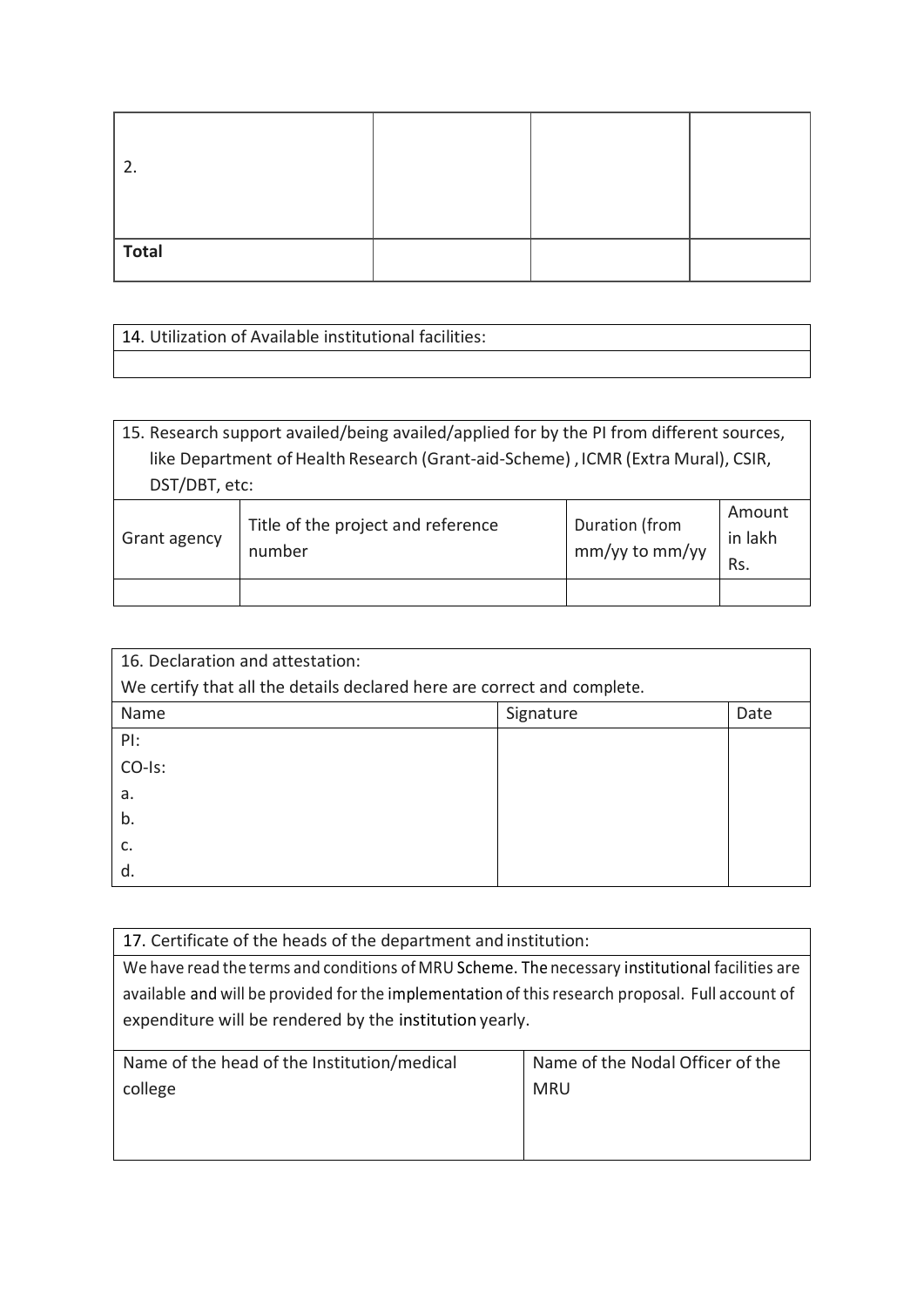| Signature with date: | Signature with date: |
|----------------------|----------------------|
|                      |                      |
| Seal:                | Seal:                |
|                      |                      |
|                      |                      |

| 18. Recommendations of the Research Advisory<br>Committee:                   | Signature of the Chairman of RAC: |
|------------------------------------------------------------------------------|-----------------------------------|
| 19. Recommendations/Suggestions of the<br>National Level Advisory Committee: | Signature of the Chairman of NAC: |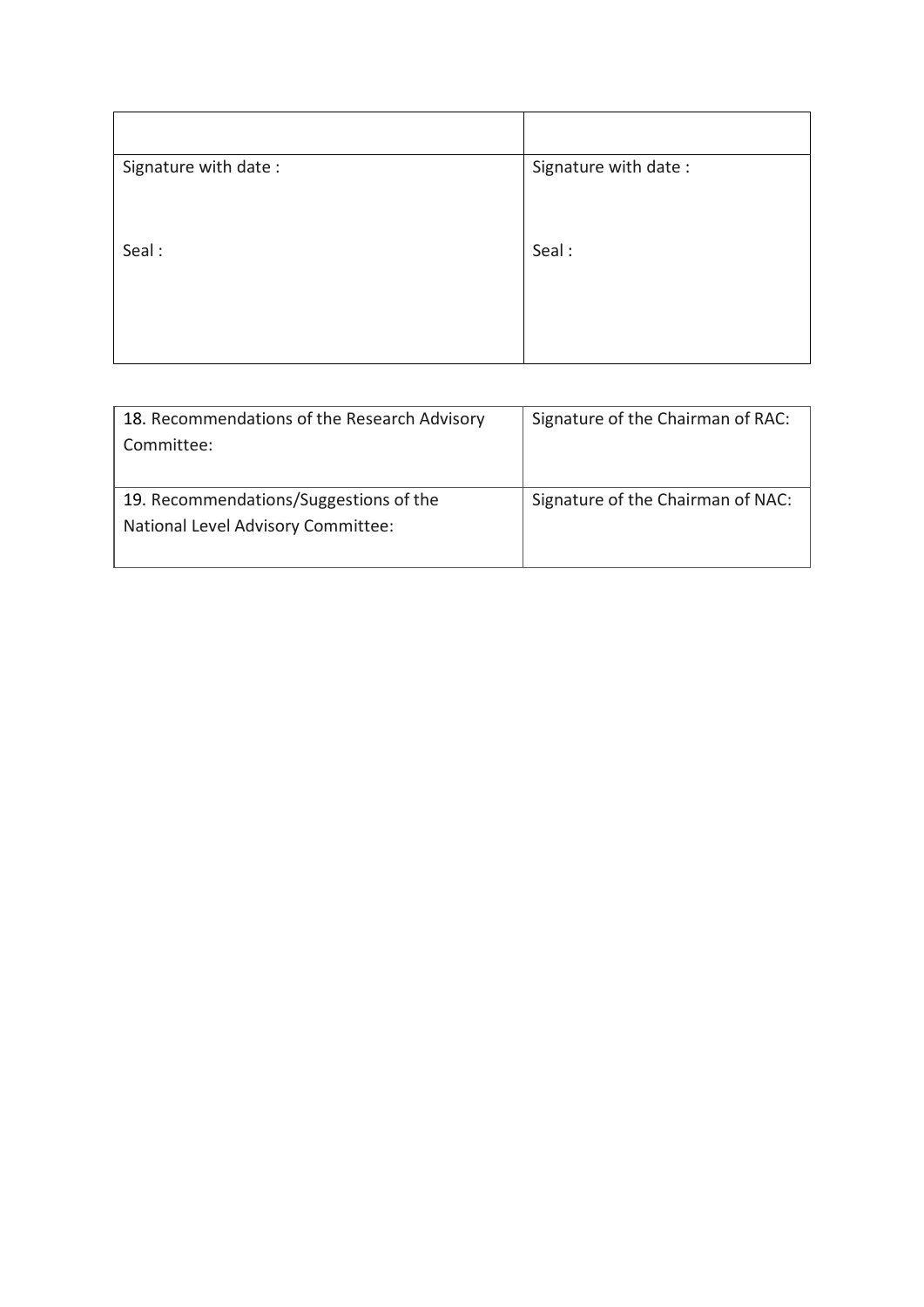## FORMAT OF QUARTERLY PROGRESS REPORT ON RESEARCH PROJECT INITIAITEDUNDER MULTI-DISCIPLINARYRESEARCHUNIT(MRU)INTHE GOVERNMENT MEDICAL COLLEGE, KOTA

Project Title:

PI (Name & Address):

Mentor (Name & Address):

Broad area of Research

Sub Area

Approved Objectives of the Proposal:

Date of Start:

Total cost of Project:

Date of completion:

Expenditure ason

Methodology:

Salient Research Achievements:

Summary of Progress

New Observations:

Innovations:

Relevance in Public Health

Any other

Research work which remains to be done under the project (for on-going projects)

Research Publications arising out of the present project:

List of Publications from this Project (including title, author(s), journals & year(s), Impact factor, ISSN No

Papers published only *in* cited Journals(SCI)

Papers published in Conference Proceedings, Popular Journals etc.